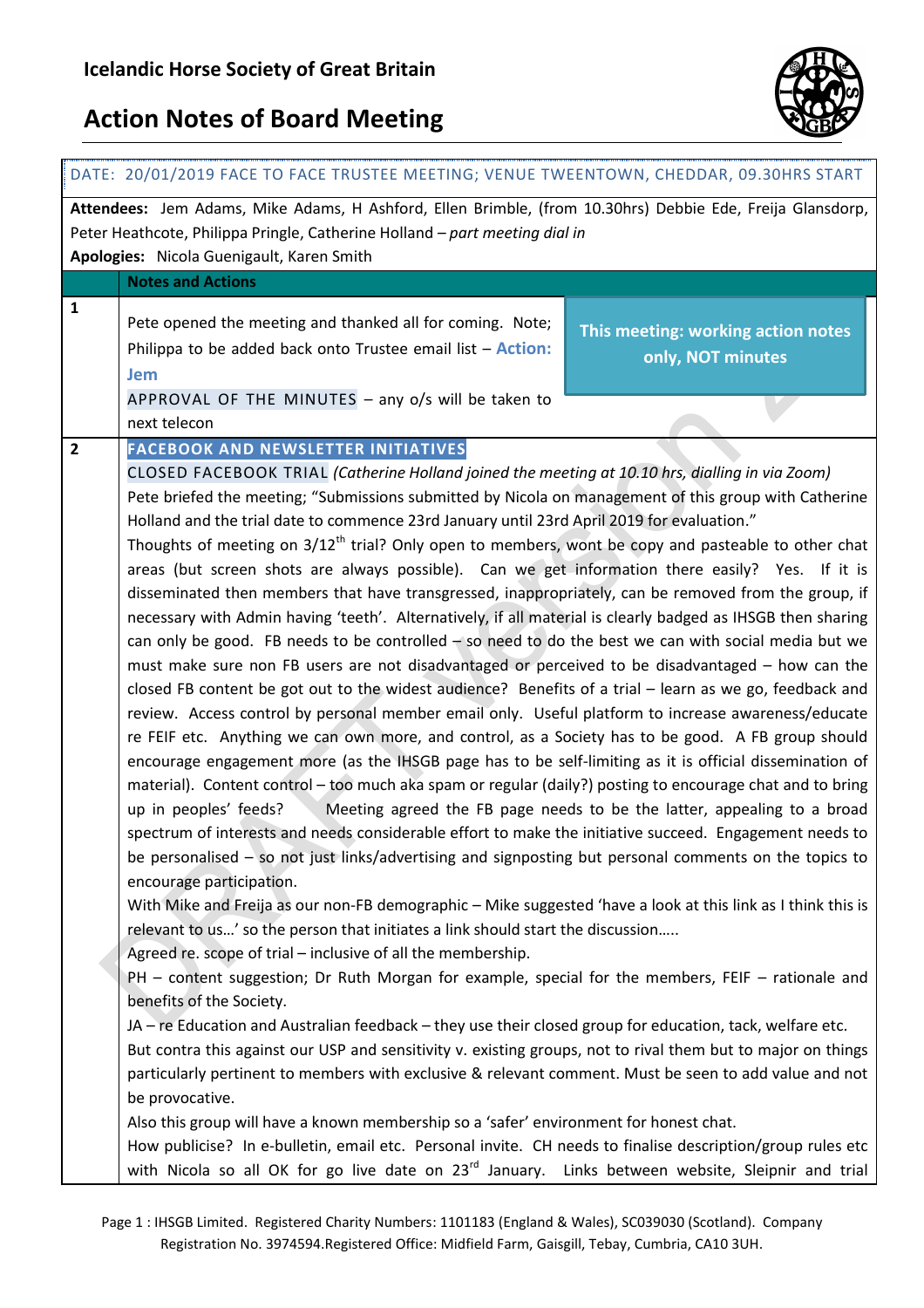

|                         | grouplead ins between the media a good idea                                                                        |
|-------------------------|--------------------------------------------------------------------------------------------------------------------|
|                         | MA proposed that might be possible to close down the Sports App if the closed FB group worksfor future             |
|                         | review? But FG counselled against this becoming mainstream communication.                                          |
|                         | A question posed on closed FB group can be posted to information on the website. CH advised that we                |
|                         | should answer questions posed then and there rather than asking for an email (contra this as an email trail        |
|                         | prevents queries being lost).                                                                                      |
|                         | All agreed the go-ahead on 23 <sup>rd</sup> January. Query what is its' name? Formal review at 3/12ths, with group |
|                         | poll, do not set up the trial with a cut-off date as this can be self-defeating. Action PH to liaise with CH/NG    |
|                         | re. name and to go live.                                                                                           |
|                         | PUBLISHING PLATFORM: CH requested dedicated software for MAC and supporting hardware at cost                       |
|                         | of c. £300. The Meeting agreed that CH purchase and then claim reimbursement from the IHSGB. MA said               |
|                         | he might be able to find a sponsor for excess costs of equipment that is really fit for purpose. CH would          |
|                         | liaise with her comms. connections to source the best deals and would touch base before ordering. MA               |
|                         | would check at work too for any surplus appropriate equipment or source through their Dell supplier. EB            |
|                         | also remarked she might have a surplus 27" screen.                                                                 |
|                         | SIZE OF SLEIPNIR; CH posed that a website review/revision might enable a smaller Sleipnir publication              |
|                         | Also CH will revise submission guidelines -<br>as information will be easier to post/signpost.                     |
|                         | format/font/length etc. CH appreciated the collated Trustee report from Jem.                                       |
|                         | Peter thanked CH for all her hard work on behalf of all the Trustees and Catherine left the meeting.               |
| $\overline{\mathbf{3}}$ |                                                                                                                    |
|                         | BRITISH EQUESTRIAN FEDERATION AND MEMBERSHIP THROUGH THE SHOWING COUNCIL                                           |
|                         |                                                                                                                    |
|                         |                                                                                                                    |
|                         | PH briefed us: "Two options here, we may vote to Join which I believe would benefit the society or we can          |
|                         | defer should there be any questions from the board. If we wish to submit an application this will need to          |
|                         | be with the Chairman David Ingle on Monday 21st January 2019."                                                     |
|                         | Meeting's Opinion; What does it give us/how does it benefit the Society? BEF are the umbrella body for             |
|                         | many equestrian bodies in the UK and receive government funding and also champion initiatives and feed             |
|                         | into Government/P.Q.'s information about rider weights, doping, horse welfare etc.                                 |
|                         | A £70 annual membership to the showing council (who are the affiliates of the BEF) gives us both a voice           |
|                         | at the table (eg; Rider weights v. Icelandic Horses and 'your pony's lame v. gait training) and, potentially,      |
|                         | access to grant funding. We remain as an Independent body in all respects.                                         |
|                         | Meeting agreed unanimously and unequivocally to join.                                                              |
|                         | Action: PH and DE to complete membership form and liaise with BEF.                                                 |
| $\overline{4}$          |                                                                                                                    |
|                         | <b>LOTTERY LAUNCH</b>                                                                                              |
|                         | PH briefed the meeting: "I believe we should have a major launch of this the week Karen returns. FB, Web,          |
|                         | Ebulletin". A recap this is the Weather Lottery. Allowing members to buy a £1 weekly/part year ticket and          |
|                         | 50% of the proceeds come back to the Society. There is the potential for entrants to win £25,000 for a £1          |
|                         | weekly stake. Nationwide. Requires an annual return by the Society to Eden District Council with whom              |
|                         | we are now registered/licensed ie: we are legally allowed to run such an event. Briefing leaflet is                |
|                         | appended to these notes. Signposted from our website and FB pages. In 2018/19 any proceeds meeting                 |
|                         | agreed would be directed to Education.                                                                             |
|                         | Action: Karen, Jem to liaise with Weather Lottery to organise the leaflets to be ready for future events.          |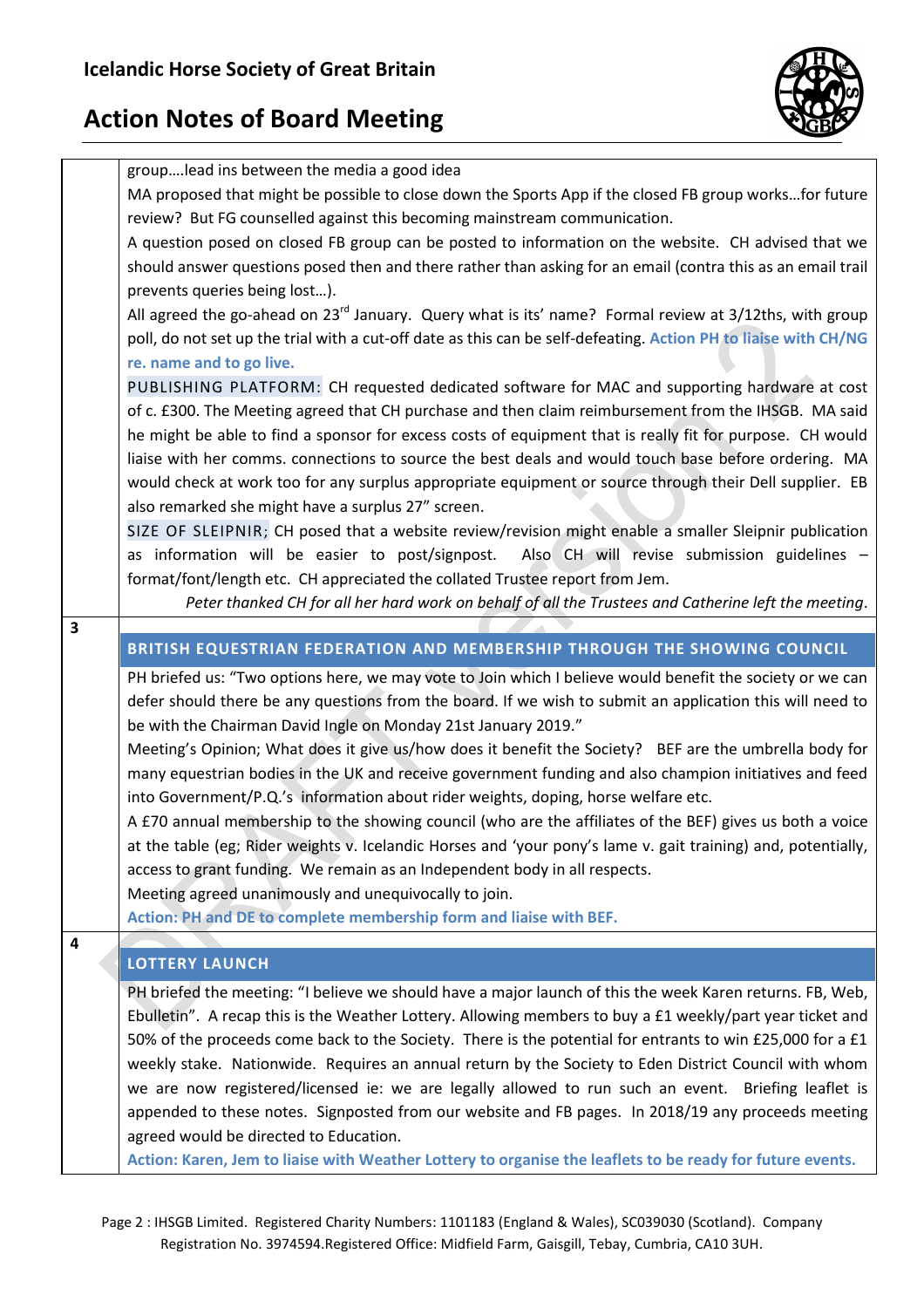

#### **JUDGE TRAINING**

PH briefed; "Confirmation of charges to participants. I believe we settle at £30 for phase 1 with invoices issued Monday to be paid on 4th February latest. If we have additional participants funds can be ringfenced to support any requirements for Fi such as software licenses etc. " Note; this £30 is in addition to the Registration Fee. The £19.99 registration is for set up costs, contingency etc.

The meeting agreed £30 for 12 webinars based on 21 participants, non-refundable. Drop offs are probably likely given the time commitment and learning required. Also query re credibility and expectations; the participants cover the complete spectrum of expertise – it was thought the progressive & modular nature of the course will allow people to find their own levels. Some filtering via test/performance at module end may occur. (Preparatory talks held that there should be no initial entry test but there would be performance criteria throughout.) At present it is accessible to all irrespective of expertise or geography. As a Society initiative we can ensure that the final qualification is valid and meaningful. It may be that a follow up/parallel initiative would be to offer a similar education programme without the onus on becoming a judge.

Phase 1 will not be invoiced, the onus is on participants to pay their £30 before starting the course.

| × | ۰, | ۰.<br>۰, |
|---|----|----------|
|   |    |          |

**5**

#### **PURCHASE OF 1 OR 2 TB STORAGE FACILITY**

PH briefed "I believe the society should purchase an external hard drive which is passed from Chairman to Chairman and acts as the archive for the society. I suggest a reasonable quality that can be password protected for security purposes." NG had gone onto suggest a cloud based shared working/data storage area.

#### **What will go on it?**

- Minutes/Annual Reports/Accounts
- Studbook stands alone with regular backups but would download annually onto Society archive.
- Will include personal information but justified as necessary business activity/archive some of which has to be kept in perpetuity (studbook requirements etc).

Onus on Trustees to ask for useful info etc. to be archived.

PH/The Chair would act as holder of the archive and ensure secure storage

Re. feedback to Nicola re her suggestion; pro tem put on hold – work to the assumption we have some 'non-clever' Trustees and to keep the situation simple for the moment.

**Action: PH to purchase and lead on archiving records**

### 7 **EDUCATION**

UPDATE EDUCATION INITIATIVE (ABBREVIATED TO EI); Jem advised that first course is booked with ten participants at Connegar. 4 others already in the pipeline. Note: IHSGB events, participant costs payable to the IHSGB. Note; need to follow H&S/Governance/Risk Assessments protocols – **Action: to be updated by all and trialled to allow update**. Confirmed that PH leads on risk management.

Faye L. has invited a judge to run event – there is the possibility that this could come under the Education Initiative umbrella. All agreed that this could happen even though it was  $2^{nd}$  event at same location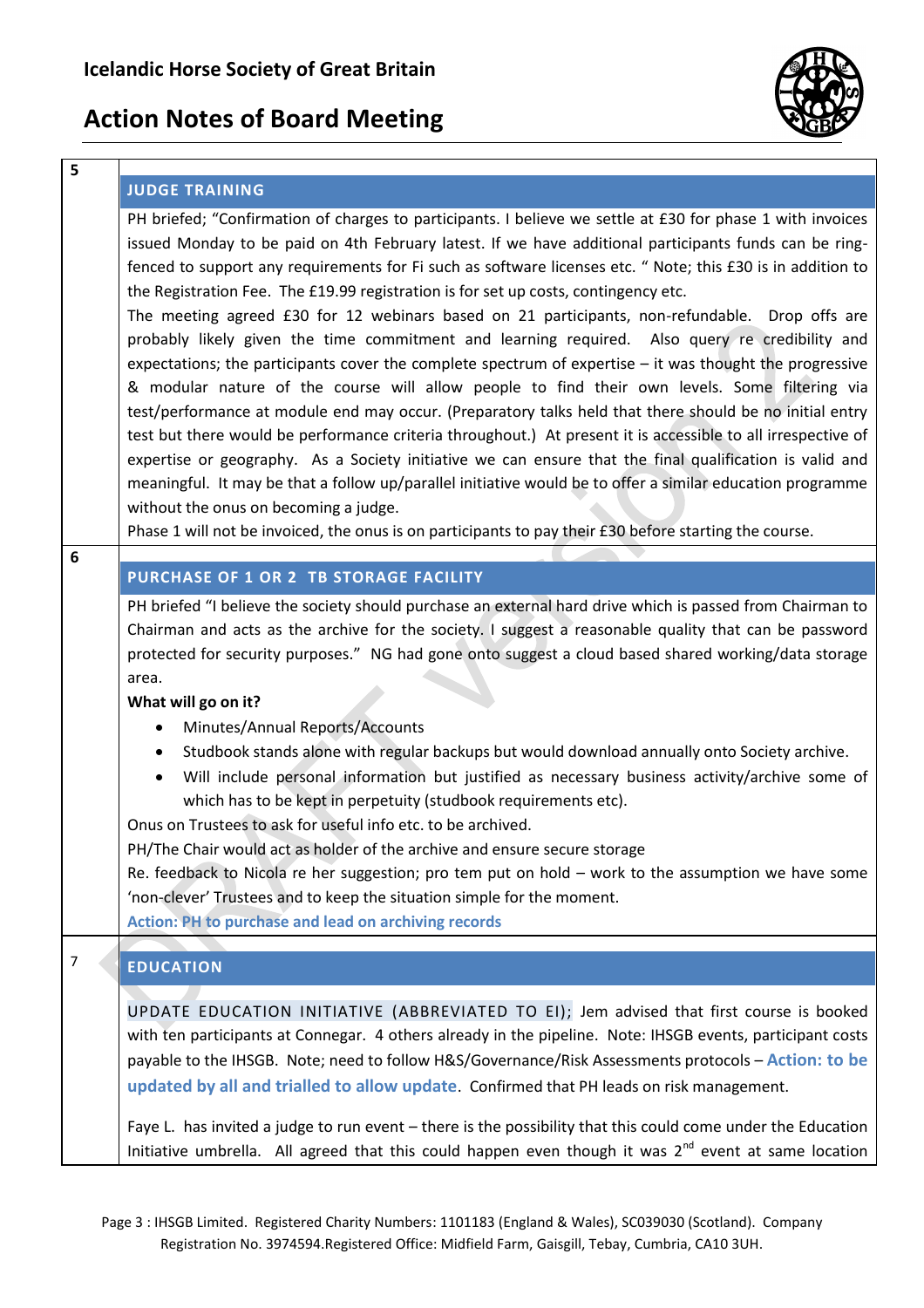

especially if additional monies are coming in/expected through the weather lottery.

Logistics of Shetland causing problems – suggested Jem contacted Peter & Monika to help. Some areas have several different individuals wanting to get this off the ground.

Reminder that gross cost is £170, or £140 for members. Lunches are not included. Expense claim form has been done for organisers to use.

### ALSO, RE EDUCATION DEVELOPMENT OF A TRAINER/COACH QUALIFICATION

Jem has been in touch with US, FEIF, Australia and NZ re their progress to date (as prompted by Gundula some years ago and picked up again at the 2018 AGM). NZ have given up as too niche to justify the effort involved. The Americans have just got their FEIF level 1 instructor programme OK'd after 5 years lead in by tailoring the German system. Australians don't have anything at all. NZ happy to work with us. Americans are very closed about sharing their information. Note: it is up to the Society to establish route for trainers to meet FEIF standards – FEIF accredit a system and set the standards but do not have a programme for trainers. What BHS/UKCC qualifications would part qualify you and how then could the gaited element into the programme?

US have a badge based system; a badge 1 and 2 workbook – all Americans have to complete that to progress and then, in addition, have to demonstrate their experience with Icelandic horses, riding and training, before being eligible for FEIF level 1. The Americans referenced the 3 riding level books from Holar.

In summary a lot of time and effort needs to be invested to design a UK system and one that is credible and aspires to gold standard. The alternative is to bring in a trainer from Germany on a residential and train up UK participants. **Does the UK catchment warrant the effort involved? It is not only a huge undertaking to develop the system but for the resulting participants to commit to.**

Could we develop a badge system for rider training (which does not necessitate a FEIF qualified trainer to train and prepare candidates for the assessment – although one is required for the final examination) but piggy back on Germany and invite a foreign trainer to get our Coaches/Trainers accredited?

Mike suggested that at the end of the new EI courses, there could be the opportunity to take badges 1 and 2?

**Action: PH to liaise with Silke (FEIF) to agree a meeting that he and Mike can attend during the conference**. To brainstorm how the UK can progress a Training Programme that is fit for purpose in the UK but does not reinvent the wheel and uses the stepping stones already available in the UK eg: UKCC/BHS qualifications – how they map to/allow for exemptions against the FEIF standards.

**Action: The meeting agreed that Jem: (with an agreed input requested from Kirsty)**

- **progress a badge system for rider training**
	- o **suggested we ask FEIF if can attend a level 1 exam to understand content/criteria**
- **liaise with FEIF as to what exemptions can be applied**

Page 4 : IHSGB Limited. Registered Charity Numbers: 1101183 (England & Wales), SC039030 (Scotland). Company Registration No. 3974594.Registered Office: Midfield Farm, Gaisgill, Tebay, Cumbria, CA10 3UH.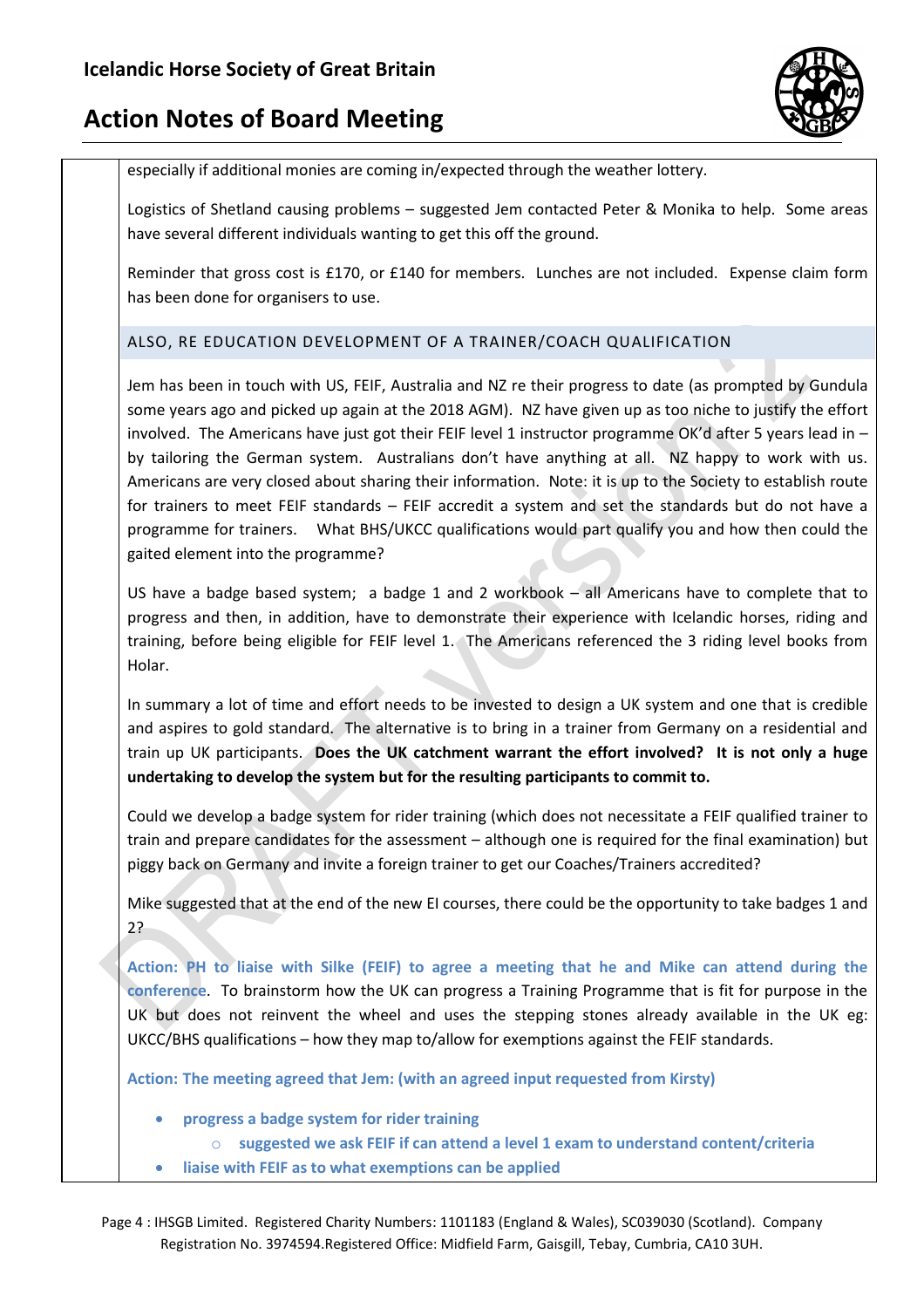

|   | continue to investigate how best to get UK based Trainers (and ultimately Examiners) qualified                                                                                                                                                                                                                                                                                                                                                                                                                                                                                                                                                                                             |  |
|---|--------------------------------------------------------------------------------------------------------------------------------------------------------------------------------------------------------------------------------------------------------------------------------------------------------------------------------------------------------------------------------------------------------------------------------------------------------------------------------------------------------------------------------------------------------------------------------------------------------------------------------------------------------------------------------------------|--|
| 8 |                                                                                                                                                                                                                                                                                                                                                                                                                                                                                                                                                                                                                                                                                            |  |
|   | <b>BREEDING AND STUDBOOK UPDATE</b>                                                                                                                                                                                                                                                                                                                                                                                                                                                                                                                                                                                                                                                        |  |
|   | Defra is checking the information it holds on the business concerning how our breeding organisation<br>a)<br>continues to trade with animals with EU organisations as a 'third-country breeding body' after EU-Exit.<br>There is a plethora of requirements/information and a deadline return of 1 <sup>st</sup> February 2019. EB & FG<br>are populating this form from DEFRA assisted by a document received from the Dutch which we can<br>plagiarise as our template, thank you, and are on target to meet the deadline.                                                                                                                                                               |  |
|   | FG has also completed the annual DEFRA return re:<br>b)                                                                                                                                                                                                                                                                                                                                                                                                                                                                                                                                                                                                                                    |  |
|   | Farm Animal Genetic Resources Breed Inventory 2015-2017                                                                                                                                                                                                                                                                                                                                                                                                                                                                                                                                                                                                                                    |  |
|   | We would be very grateful if you would take part in this inventory to establish how breed<br>populations are changing over time. This builds on the previous inventory carried out in<br>2015 and will provide evidence needed by industry, breed societies and policy makers to<br>make decisions on how to safeguard UK livestock biodiversity and to help future-proof UK<br>farming.                                                                                                                                                                                                                                                                                                   |  |
|   | Also the UK horse passport rules have changed (following phased implementation of the EU horse<br>C)<br>passport regulation from 1st January 2016) and these are now implemented in the UK with official<br>guidelines received just before Christmas and some final questions answered last week. This means<br>all our guidance on the website etc. can be updated. FG has updated studbook rules accordingly $-$<br>tabled for information and approval.  Of note the changes to the timescales for foal notifications.<br>Ref; S.I. The Equine Identification (England) Regulations 2018. The meeting approved these changes to<br>the rules unanimously and agreed their publication. |  |
|   | d) o/s; confirmation of reciprocal P.I.O. in case of Society failure. Currently the Dartmoor Pony Society<br>but this needs reaffirming by FG.<br>Action: FG to progress all with EB leading on the Zootech trade response.                                                                                                                                                                                                                                                                                                                                                                                                                                                                |  |
|   | EB reported that, frustratingly, there was currently no interest re breeding assessments and no uptake re.<br>young horse assessments. The IHSGB awards an assessment certificate but the assessment does not feed<br>into WF so is of personal benefit to the breeder only providing information to improve/gauge their<br>EB suggested that the website could include a young horse assessment<br>breeding programme.<br>page/summary/guide (optional of the owner to publish) which could help owners marketing their young<br>stock. The meeting agreed the introduction of this.                                                                                                      |  |
|   | EB welcomed the suggestion of the addition of a Futurity class at the BCs. The Futurity is an evaluation of<br>your horse and its' future potential. Action: EB to develop                                                                                                                                                                                                                                                                                                                                                                                                                                                                                                                 |  |
| 9 | REVIEW OF MEMBERSHIP SUBSCRIPTIONS AND SLEIPNIR                                                                                                                                                                                                                                                                                                                                                                                                                                                                                                                                                                                                                                            |  |
|   | SLEIPNIR: The costs of the magazine were reviewed and debate over hard copy v. digital and member                                                                                                                                                                                                                                                                                                                                                                                                                                                                                                                                                                                          |  |

Page 5 : IHSGB Limited. Registered Charity Numbers: 1101183 (England & Wales), SC039030 (Scotland). Company Registration No. 3974594.Registered Office: Midfield Farm, Gaisgill, Tebay, Cumbria, CA10 3UH.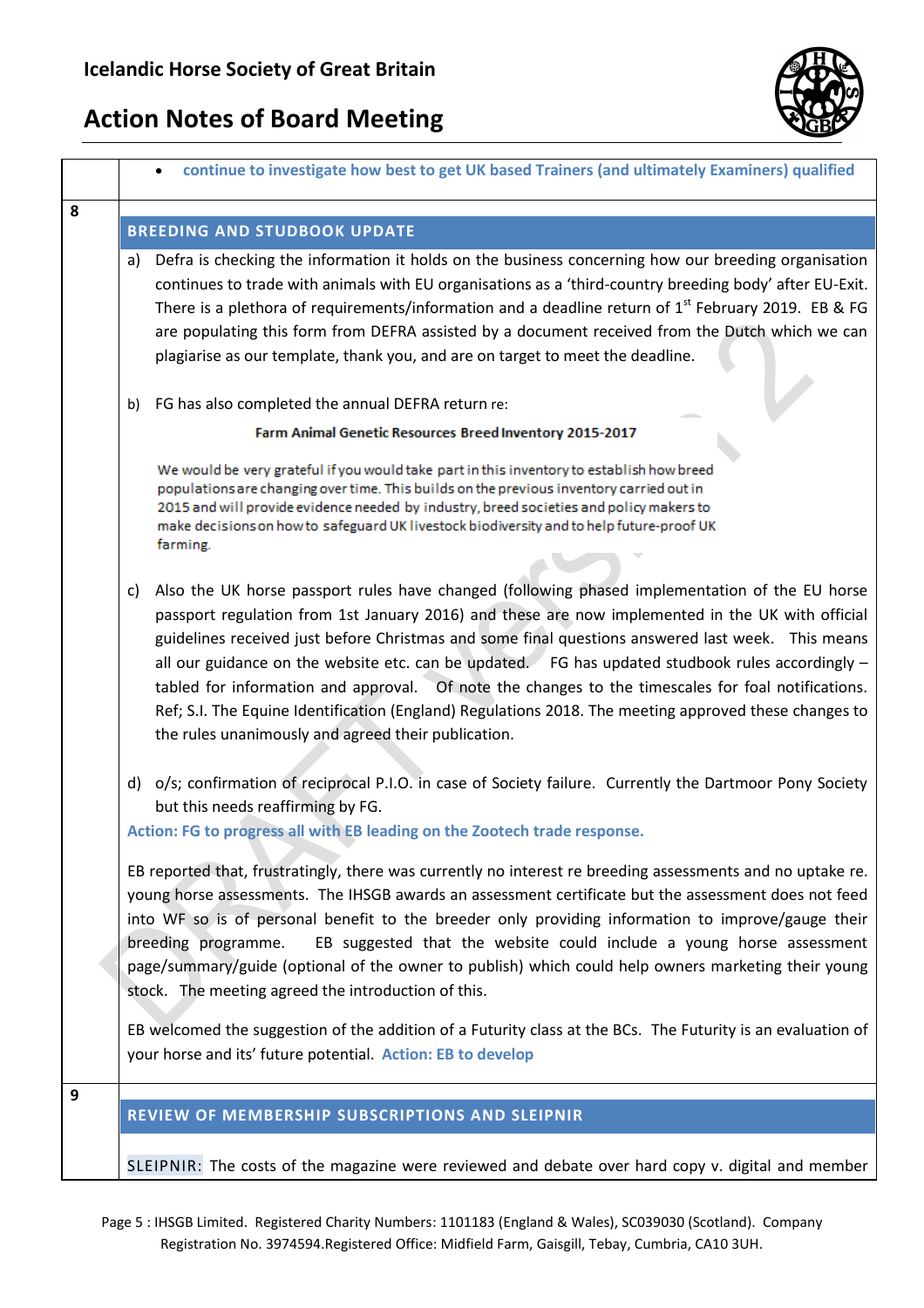



Page 6 : IHSGB Limited. Registered Charity Numbers: 1101183 (England & Wales), SC039030 (Scotland). Company Registration No. 3974594.Registered Office: Midfield Farm, Gaisgill, Tebay, Cumbria, CA10 3UH.

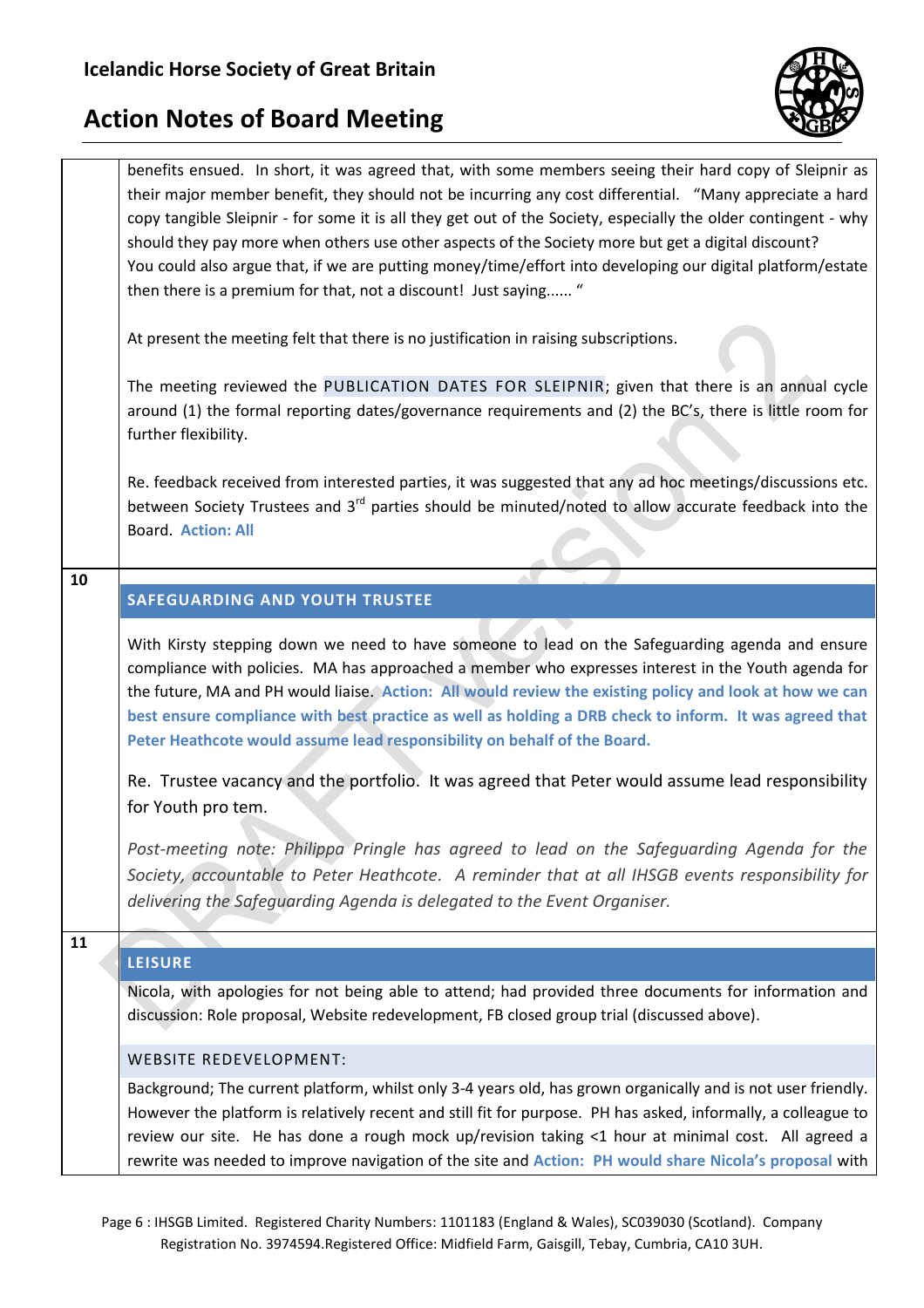

his colleague to obtain a costing estimate to inform further discussion But care in that in house expertise will still be needed to allow us to manage/admin it in future…..

### ROLE:

The role of the Leisure Trustee is thought key but what that role involves can be debated. It was thought important that Nicola was round the table to share her ideas. Maybe a conference call, chaired by Pete, should take place with Karen and Nicola to determine the priorities and the way forward. **Action: PH.** Mike reminded the meeting about the success of Leisure being rooted at local/regional level and how we need to look at how the work of the Area Reps can be integrated.

There is a tranche of work outstanding re the review of the Area Reps/Role/appointments/performance/ how the centre can support the Regions – to take forward to next agenda informed by the discussions Peter has steered above. **Action: take forward to next agenda**

### FEEDBACK **…**

**12**

…on Chairman from all persons present. Huge positivity: of note a reminder that all of us can be used to take the agenda forward, there is a lot of expertise (and history) around the Board, the Management Team and the members. Brilliant that the communication channels have been opened, new initiatives and ideas are forthcoming and the widest engagement is being sought. Some care not to spread ourselves too thinly and to determine our priorities rather than trying to cover all agendas and delivering on none. 'Steady as you go!"

A review of the winter tolt demonstrates what a large % of our membership wants; 50 entries with 19 for lessons in January!! Many travelling considerable distances. This demonstrates the demand for dedicated gaited training and fun competition. Whilst we are trying to appeal to a wide rider base with the introduction of TREC and endurance leagues for example, if they do not take off then a one year review will determine their future.

### **13** SPORT Mike gave an update on the BC's and the run up and planning of it as an IHSGB event. Probably not a world ranking but a FEIF 3 judge competition – altho' the jury is out on this as some Sport Riders would welcome a WR event (necessitating 5 judges) given the potential difficulties for travelling abroad. The event will be a qualifier for the British team. As at 15 January 10 adult riders want to be in the British team (8 places incl. Charlotte's mandated position by virtue of being a world champion). Plus 3 potential youth riders including 2 dual passport holders (we have the lowest thresholds for qualification so can be a target for qualification). Mike is meeting both of these. Our eligibility criteria stipulate a maximum of 2 non-resident riders unless the team cannot be filled by resident riders. Team selection will be evidence based and with a view as to how active any applicant is w.r.t. the IHSGB and its' promotion. Baddi has been appointed as team leader. 2 vacancies exist on the Sport Group. **14 GRANTS AND BUDGETARY SUPPORT**

A request for safety net funding had been received for locally organised events. However it was thought

Page 7 : IHSGB Limited. Registered Charity Numbers: 1101183 (England & Wales), SC039030 (Scotland). Company Registration No. 3974594.Registered Office: Midfield Farm, Gaisgill, Tebay, Cumbria, CA10 3UH.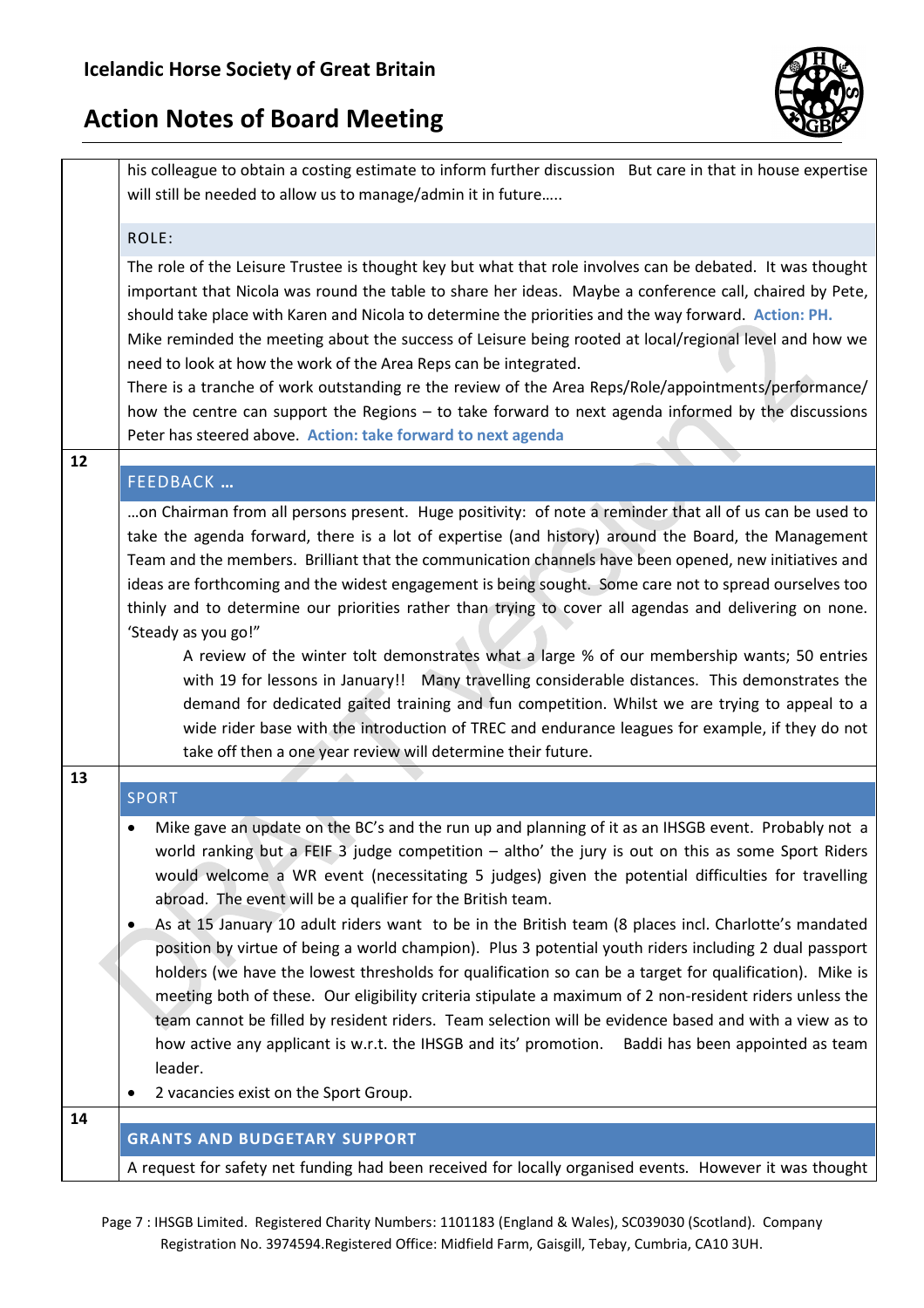

|    | that with the existing EI and the separate grant funding available, our commitment as a Society to<br>accessibility to training/shows is already considerable this year. Given this the meeting could not support<br>this request and suggested liaison with Jem to explore using West Wales as a hub for the EI.                                                                                                                                                                                                                                                                                                                                                                                                                                                                                                                                                                                                                                                                                          |
|----|------------------------------------------------------------------------------------------------------------------------------------------------------------------------------------------------------------------------------------------------------------------------------------------------------------------------------------------------------------------------------------------------------------------------------------------------------------------------------------------------------------------------------------------------------------------------------------------------------------------------------------------------------------------------------------------------------------------------------------------------------------------------------------------------------------------------------------------------------------------------------------------------------------------------------------------------------------------------------------------------------------|
| 17 |                                                                                                                                                                                                                                                                                                                                                                                                                                                                                                                                                                                                                                                                                                                                                                                                                                                                                                                                                                                                            |
|    | <b>CHAIRMAN ON TOUR</b>                                                                                                                                                                                                                                                                                                                                                                                                                                                                                                                                                                                                                                                                                                                                                                                                                                                                                                                                                                                    |
|    | Agreed in principle but with a more focused idea of how we see the Area Reps Role evolving in the Society<br>(see earlier). Also need to set a budget and look at how any visit can add value/have add on benefits. To<br>c/f                                                                                                                                                                                                                                                                                                                                                                                                                                                                                                                                                                                                                                                                                                                                                                              |
| 18 |                                                                                                                                                                                                                                                                                                                                                                                                                                                                                                                                                                                                                                                                                                                                                                                                                                                                                                                                                                                                            |
|    | <b>GROUP RIDE IN SLOVENIA</b>                                                                                                                                                                                                                                                                                                                                                                                                                                                                                                                                                                                                                                                                                                                                                                                                                                                                                                                                                                              |
|    | PH reported that a social ride in Slovenia on Icelandic horses has been proposed. Costs of a group ride                                                                                                                                                                                                                                                                                                                                                                                                                                                                                                                                                                                                                                                                                                                                                                                                                                                                                                    |
| 19 | would be explored. Action: PH                                                                                                                                                                                                                                                                                                                                                                                                                                                                                                                                                                                                                                                                                                                                                                                                                                                                                                                                                                              |
|    | <b>FEIF 2020, REPRESENTATIVE</b>                                                                                                                                                                                                                                                                                                                                                                                                                                                                                                                                                                                                                                                                                                                                                                                                                                                                                                                                                                           |
|    | Thoughts were invited on this but suggested c/f to next agenda until Peter has attended the 2019 event in                                                                                                                                                                                                                                                                                                                                                                                                                                                                                                                                                                                                                                                                                                                                                                                                                                                                                                  |
|    | February and assessed, himself, how the Society can best be represented and benefit.                                                                                                                                                                                                                                                                                                                                                                                                                                                                                                                                                                                                                                                                                                                                                                                                                                                                                                                       |
| 20 |                                                                                                                                                                                                                                                                                                                                                                                                                                                                                                                                                                                                                                                                                                                                                                                                                                                                                                                                                                                                            |
|    | <b>MIDDLE EUROPEAN CHAMPIONSHIPS 2020</b>                                                                                                                                                                                                                                                                                                                                                                                                                                                                                                                                                                                                                                                                                                                                                                                                                                                                                                                                                                  |
|    | Venue has been confirmed but no thoughts as yet re. attendance. The IHSGB have been promoting<br>participation in this for last 7 years but distance, time and cost of travel have been the barriers to<br>attending, the cost per horse estimated well in excess of £1,000. Also the qualifying marks are very high<br>for wider British participation. There are other European competitions that may be a gentler introduction<br>(Exloo for example).                                                                                                                                                                                                                                                                                                                                                                                                                                                                                                                                                  |
| 21 |                                                                                                                                                                                                                                                                                                                                                                                                                                                                                                                                                                                                                                                                                                                                                                                                                                                                                                                                                                                                            |
|    | <b>AONB</b>                                                                                                                                                                                                                                                                                                                                                                                                                                                                                                                                                                                                                                                                                                                                                                                                                                                                                                                                                                                                |
|    | <b>FINANCE SUMMARY</b>                                                                                                                                                                                                                                                                                                                                                                                                                                                                                                                                                                                                                                                                                                                                                                                                                                                                                                                                                                                     |
|    | DE had previously circulated year to date summaries of the IHSGB's financial position. In short; no<br>surprises. We have £14,500 cash at bank and paypal - a £3k cheque will be drawn this weekend to pay into<br>our Development Fund as previously agreed. Membership monies (our largest source of income) slightly<br>down on full year budget (hoping for £8250, have received £7,850but some Standing Orders come in<br>late in the year and there will, hopefully, be new joiners before 31st July too so about right at this stage)<br>We have budgeted to make £14,525 income and to spend £17,525 in 2018/19 resulting in a £3k deficit<br>budget. We have received £10,203 income YTD (year to date). We have spent £5,537 YTD<br>A £3k cheque was raised, payable to Fundrock Partners Ltd, being the top up previously agreed to the<br>IHSGB development fund (CAF).<br>A new bank mandate was signed to update signatories on the account.<br>٠<br>DE advised that she had recently filed: |
|    | The Annual Confirmation Statement with Companies House (fee payable of £13, drawn from<br>IHSGB paypal $a/c$ )<br>The Annual Return with OSCR                                                                                                                                                                                                                                                                                                                                                                                                                                                                                                                                                                                                                                                                                                                                                                                                                                                              |

Page 8 : IHSGB Limited. Registered Charity Numbers: 1101183 (England & Wales), SC039030 (Scotland). Company Registration No. 3974594.Registered Office: Midfield Farm, Gaisgill, Tebay, Cumbria, CA10 3UH.